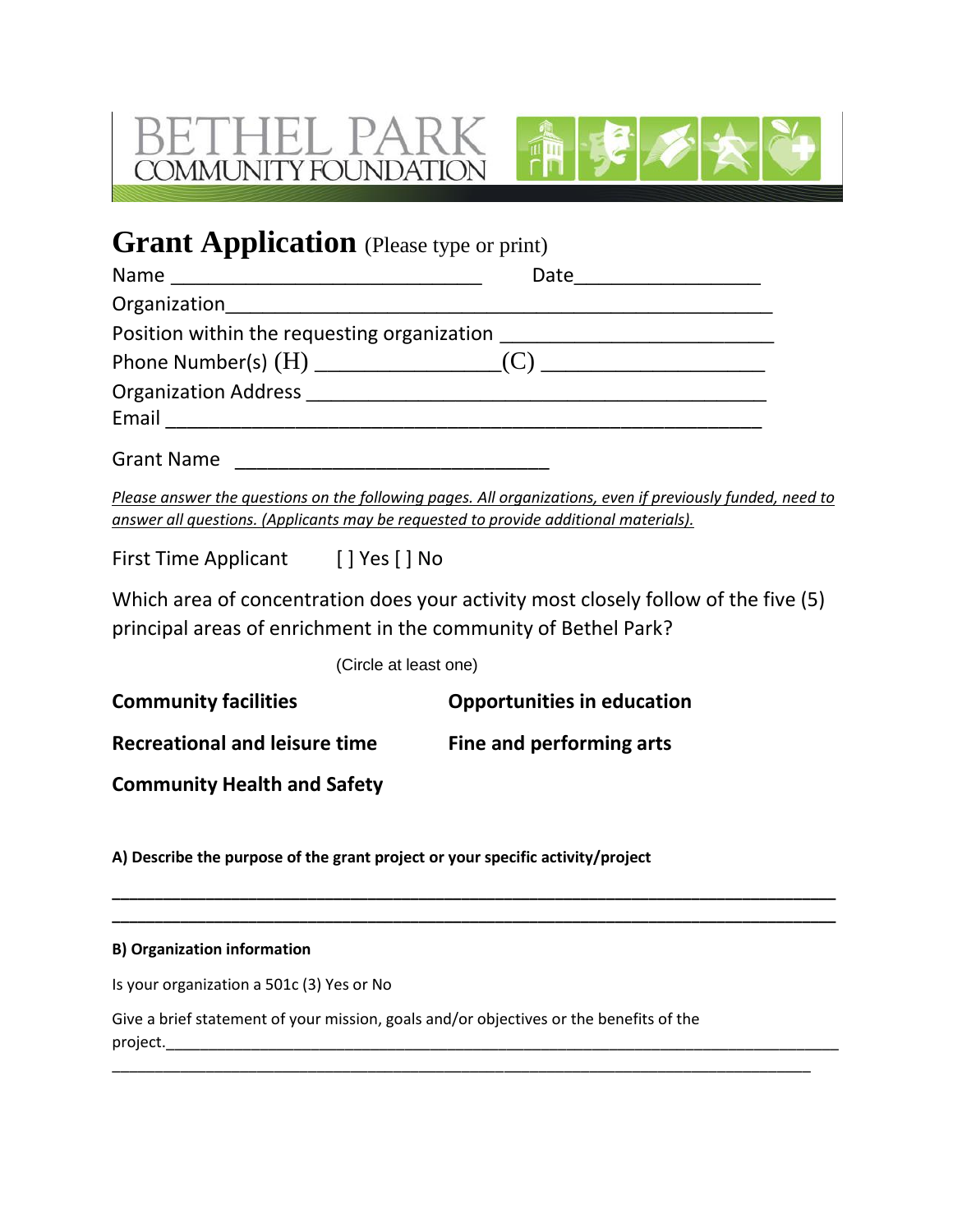## **C) Funding Request**

What is the dollar amount you are requesting? \_\_\_\_\_\_\_\_\_\_\_\_\_\_\_\_\_\_\_\_\_\_\_\_\_\_\_\_\_\_\_\_\_\_

Has the organization raised any money or allocated any money toward this project? Yes No

If so, how much?  $\blacksquare$ 

\_\_\_\_\_\_\_\_\_\_\_\_\_\_\_\_\_\_\_\_\_\_\_\_\_\_\_\_\_\_\_\_\_\_\_\_\_\_\_\_\_\_\_

Detail the costs to be covered by the grant, and the amount being supported through other partnership/s (if applicable)

Anticipated future funding sources (include other grant requests and results)

When is the projected completion date of your grant request?

(The program must be complete within 6 months of the grant approval date, the BPCF reserves the right to have the funds returned if the project exceeds 6 months at the discretion of the BPCF Executive board)

Timetable for the implementation (Turnaround time for grant requests may take up to 3 months)

How many Bethel Park residents will be impacted by this grant? \_\_\_\_\_\_\_\_\_\_

\_\_\_\_\_\_\_\_\_\_\_\_\_\_\_\_\_\_\_\_\_\_\_\_\_\_\_\_\_\_\_\_\_\_\_\_\_\_\_\_\_\_\_\_\_\_\_\_\_\_\_\_\_\_\_\_\_\_\_

Is your organization located in Bethel Park Yes / No.

### **PLEASE ATTACH Activity/Project Budget**

#### **D) Other Information**

**PLEASE ATTACH A** LIST OF YOUR BOARD OF DIRECTORS

#### **PLEASE ATTACH** YOUR CURRENT ANNUAL OPERATING BUDGET AND/OR FINANCIAL STATEMENT

If the grant is approved, an evaluation by the Foundation will occur at the completion of your project to ensure that the grant money was utilized for the purpose for which it was intended.

If approved the grantee agrees to provide documentation (receipts) and to provide pictures of the project to demonstrate that all of the funds received were used as originally indicate at the time of the grant request was approved.

If funded, I grant to the Bethel Park Community Foundation the right to use this proposal, and the results of this project, for public information purposes and/or educational assistance, to any who might benefit.

Signature **Example 20** and the set of the set of the set of the set of the set of the set of the set of the set of the set of the set of the set of the set of the set of the set of the set of the set of the set of the set

**Once completed, please e-mail the application to [info@bpcf.org](mailto:info@bpcf.org) or mail to:**

**Bethel Park Community Foundation**

**PO Box 811**

**Bethel Park, PA 15102**